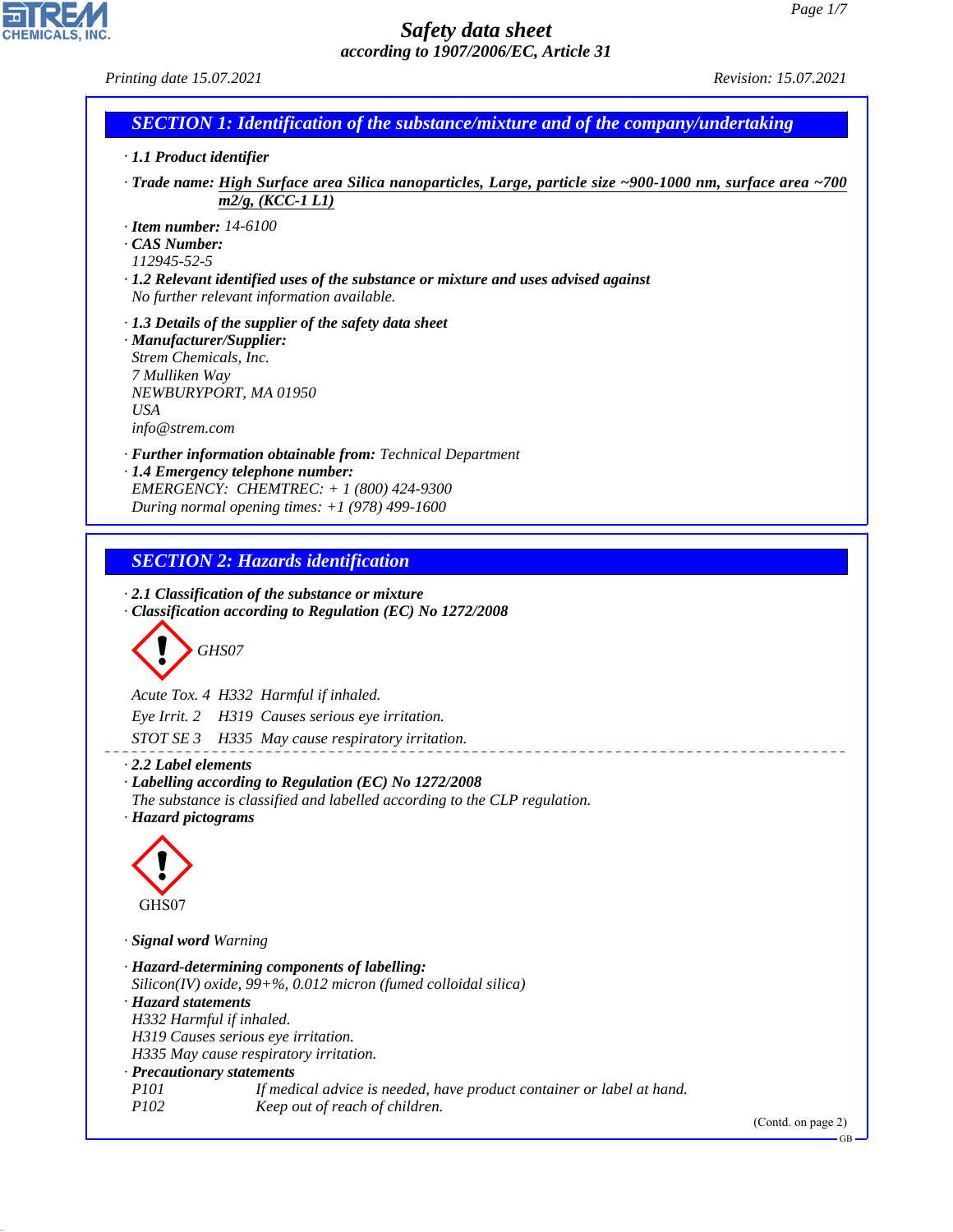*Printing date 15.07.2021 Revision: 15.07.2021*

| Trade name: High Surface area Silica nanoparticles, Large, particle size ~900-1000 nm, surface area ~700 m2/g,<br>$(KCC-1LI)$ |
|-------------------------------------------------------------------------------------------------------------------------------|
|                                                                                                                               |

|                           | (Contd. of page 1)                                                                                    |
|---------------------------|-------------------------------------------------------------------------------------------------------|
| <i>P103</i>               | Read label before use.                                                                                |
| P <sub>261</sub>          | Avoid breathing dust/fume/gas/mist/vapours/spray.                                                     |
| P <sub>280</sub>          | Wear eye protection / face protection.                                                                |
|                           | P305+P351+P338 IF IN EYES: Rinse cautiously with water for several minutes. Remove contact lenses, if |
|                           | present and easy to do. Continue rinsing.                                                             |
| $P403 + P233$             | Store in a well-ventilated place. Keep container tightly closed.                                      |
| P <sub>405</sub>          | Store locked up.                                                                                      |
| <i>P501</i>               | Dispose of contents/container in accordance with local/regional/national/international                |
|                           | regulations.                                                                                          |
| $\cdot$ 2.3 Other hazards |                                                                                                       |
|                           |                                                                                                       |

*· Results of PBT and vPvB assessment*

*· PBT: Not applicable.*

*· vPvB: Not applicable.*

# *SECTION 3: Composition/information on ingredients*

- *· 3.1 Chemical characterisation: Substances*
- *· CAS No. Description*
- *112945-52-5 Silicon(IV) oxide, 99+%, 0.012 micron (fumed colloidal*
- *silica)*

#### *SECTION 4: First aid measures*

*· 4.1 Description of first aid measures*

*· General information:*

*Symptoms of poisoning may even occur after several hours; therefore medical observation for at least 48 hours after the accident.*

*· After inhalation:*

*Supply fresh air. If required, provide artificial respiration. Keep patient warm. Consult doctor if symptoms persist.*

- *In case of unconsciousness place patient stably in side position for transportation.*
- *· After skin contact: Generally the product does not irritate the skin.*
- *· After eye contact:*
- *Rinse opened eye for several minutes under running water. If symptoms persist, consult a doctor.*
- *· After swallowing: If symptoms persist consult doctor.*
- *· 4.2 Most important symptoms and effects, both acute and delayed No further relevant information available.*
- *· 4.3 Indication of any immediate medical attention and special treatment needed No further relevant information available.*

# *SECTION 5: Firefighting measures*

- *· 5.1 Extinguishing media*
- *· Suitable extinguishing agents: Use fire extinguishing methods suitable to surrounding conditions.*
- *· 5.2 Special hazards arising from the substance or mixture No further relevant information available.*
- *· 5.3 Advice for firefighters*

44.1.1

*· Protective equipment: Mouth respiratory protective device.*

(Contd. on page 3)

GB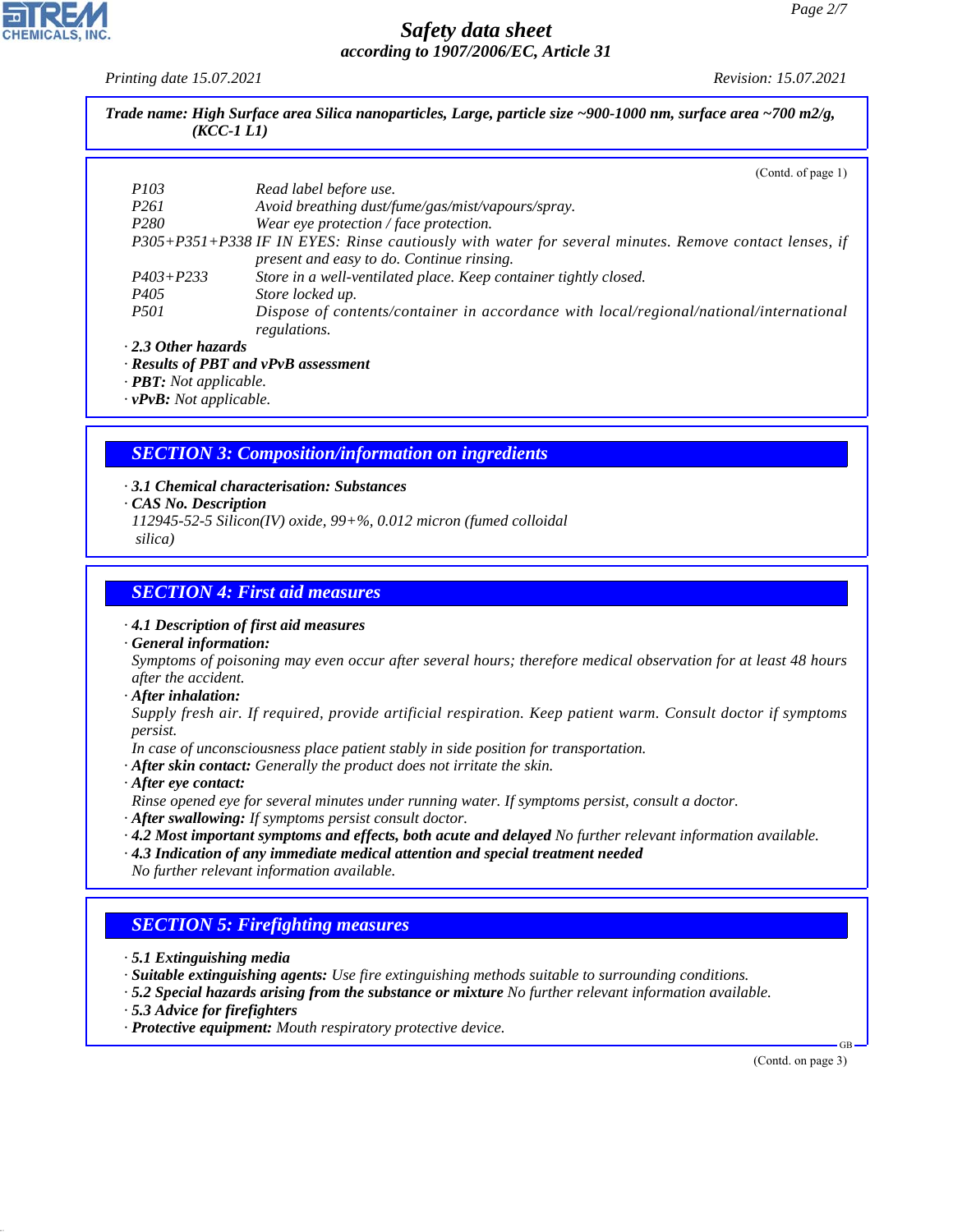

*Printing date 15.07.2021 Revision: 15.07.2021*

*Trade name: High Surface area Silica nanoparticles, Large, particle size ~900-1000 nm, surface area ~700 m2/g, (KCC-1 L1)*

(Contd. of page 2)

#### *SECTION 6: Accidental release measures*

- *· 6.1 Personal precautions, protective equipment and emergency procedures Not required.*
- *· 6.2 Environmental precautions: Do not allow to enter sewers/ surface or ground water.*
- *· 6.3 Methods and material for containment and cleaning up: Dispose contaminated material as waste according to item 13. Ensure adequate ventilation.*
- *· 6.4 Reference to other sections*
- *See Section 7 for information on safe handling.*
- *See Section 8 for information on personal protection equipment.*
- *See Section 13 for disposal information.*

#### *SECTION 7: Handling and storage*

*· 7.1 Precautions for safe handling*

*Thorough dedusting.*

*Ensure good ventilation/exhaustion at the workplace.*

- *· Information about fire and explosion protection: No special measures required.*
- *· 7.2 Conditions for safe storage, including any incompatibilities*
- *· Storage:*
- *· Requirements to be met by storerooms and receptacles: No special requirements.*
- *· Information about storage in one common storage facility: Not required.*
- *· Further information about storage conditions: Keep container tightly sealed.*
- *· 7.3 Specific end use(s) No further relevant information available.*

#### *SECTION 8: Exposure controls/personal protection*

- *· Additional information about design of technical facilities: No further data; see item 7.*
- *· 8.1 Control parameters*
- *· Ingredients with limit values that require monitoring at the workplace: Not required.*
- *· Additional information: The lists valid during the making were used as basis.*

#### *· 8.2 Exposure controls*

- *· Personal protective equipment:*
- *· General protective and hygienic measures:*

*Keep away from foodstuffs, beverages and feed.*

- *Immediately remove all soiled and contaminated clothing*
- *Wash hands before breaks and at the end of work.*
- *Avoid contact with the eyes.*

*Avoid contact with the eyes and skin.*

*· Respiratory protection:*

*In case of brief exposure or low pollution use respiratory filter device. In case of intensive or longer exposure use self-contained respiratory protective device.*

*· Protection of hands:*



44.1.1

\_S*Protective gloves*

*The glove material has to be impermeable and resistant to the product/ the substance/ the preparation.*

(Contd. on page 4)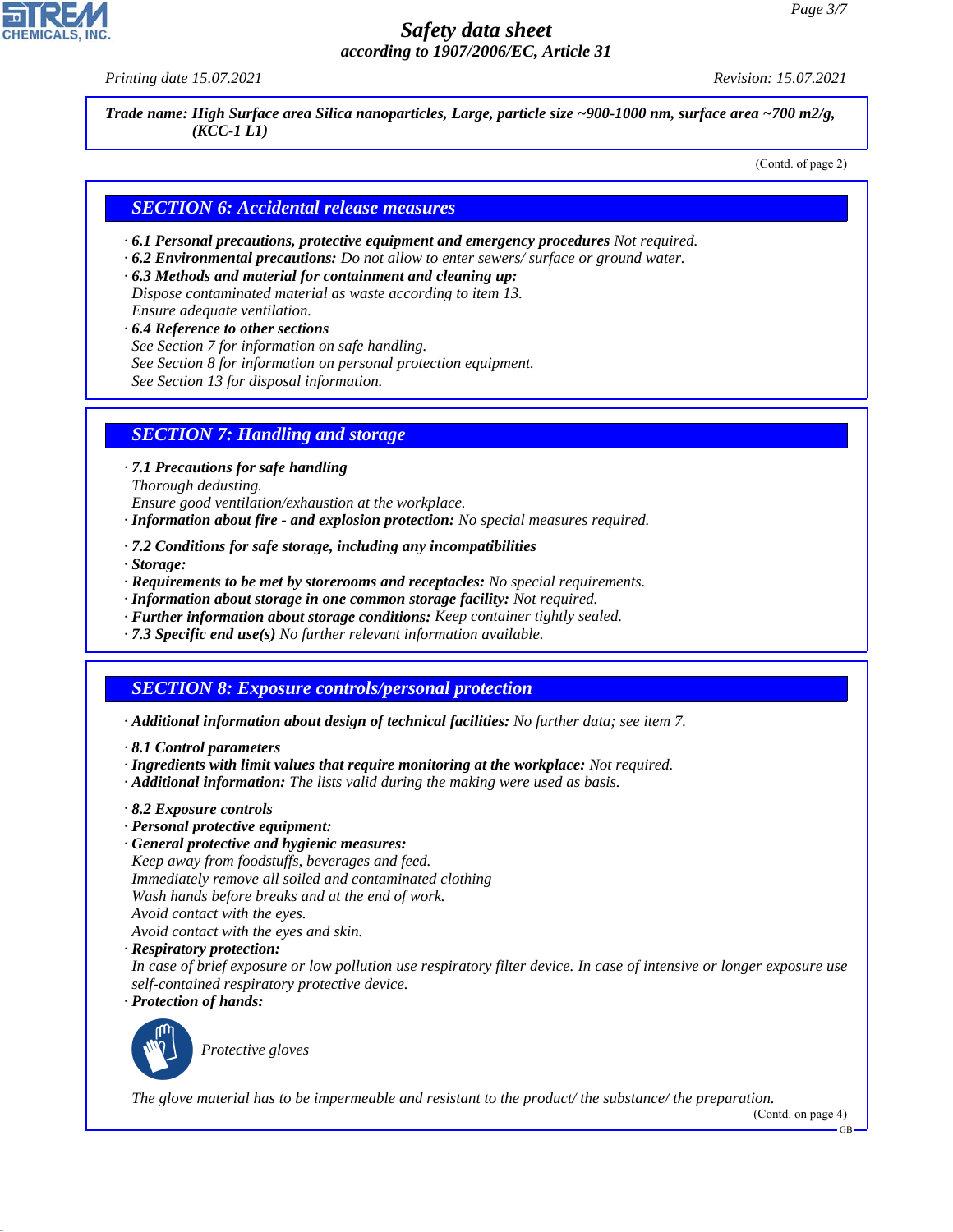*Printing date 15.07.2021 Revision: 15.07.2021*

CHEMICALS, INC.

44.1.1

|                                                            | (Contd. of page 3)                                                                                                  |
|------------------------------------------------------------|---------------------------------------------------------------------------------------------------------------------|
| chemical mixture.                                          | Due to missing tests no recommendation to the glove material can be given for the product/ the preparation/ the     |
|                                                            | Selection of the glove material on consideration of the penetration times, rates of diffusion and the degradation   |
| · Material of gloves                                       |                                                                                                                     |
| varies from manufacturer to manufacturer.                  | The selection of the suitable gloves does not only depend on the material, but also on further marks of quality and |
| · Penetration time of glove material                       |                                                                                                                     |
|                                                            | The exact break through time has to be found out by the manufacturer of the protective gloves and has to be         |
| observed.                                                  |                                                                                                                     |
| $\cdot$ Eye protection:                                    |                                                                                                                     |
| Tightly sealed goggles                                     |                                                                                                                     |
| .9.1 Information on basic physical and chemical properties |                                                                                                                     |
| <b>General Information</b>                                 |                                                                                                                     |
| $\cdot$ Appearance:                                        |                                                                                                                     |
| Form:<br>Colour:                                           | Powder<br>White                                                                                                     |
| $\cdot$ Odour:                                             | Characteristic                                                                                                      |
| · Odour threshold:                                         | Not determined.                                                                                                     |
| $\cdot$ pH-value:                                          | Not applicable.                                                                                                     |
| · Change in condition                                      |                                                                                                                     |
| Melting point/freezing point:                              | 1.500 °C                                                                                                            |
| Initial boiling point and boiling range: Undetermined.     |                                                                                                                     |
| · Flash point:                                             | Not applicable.                                                                                                     |
| · Flammability (solid, gas):                               | Not determined.                                                                                                     |
| · Ignition temperature:                                    |                                                                                                                     |
| <b>Decomposition temperature:</b>                          | Not determined.                                                                                                     |
| · Auto-ignition temperature:                               | Not determined.                                                                                                     |
| <b>Explosive properties:</b>                               | Product does not present an explosion hazard.                                                                       |
| · Explosion limits:                                        |                                                                                                                     |
| Lower:                                                     | Not determined.                                                                                                     |
| <b>Upper:</b>                                              | Not determined.                                                                                                     |
| $\cdot$ Vapour pressure at 20 $\textdegree$ C:             | $10$ $hPa$                                                                                                          |
| $\cdot$ Density:                                           | Not determined.                                                                                                     |
| · Relative density                                         | Not determined.                                                                                                     |
| · Vapour density<br>$\cdot$ Evaporation rate               | Not applicable.<br>Not applicable.                                                                                  |
|                                                            |                                                                                                                     |
| · Solubility in / Miscibility with<br>water:               | Insoluble.                                                                                                          |
| · Partition coefficient: n-octanol/water:                  | Not determined.                                                                                                     |
| · Viscosity:                                               |                                                                                                                     |
| Dynamic:                                                   | Not applicable.                                                                                                     |
|                                                            |                                                                                                                     |

 $-GB$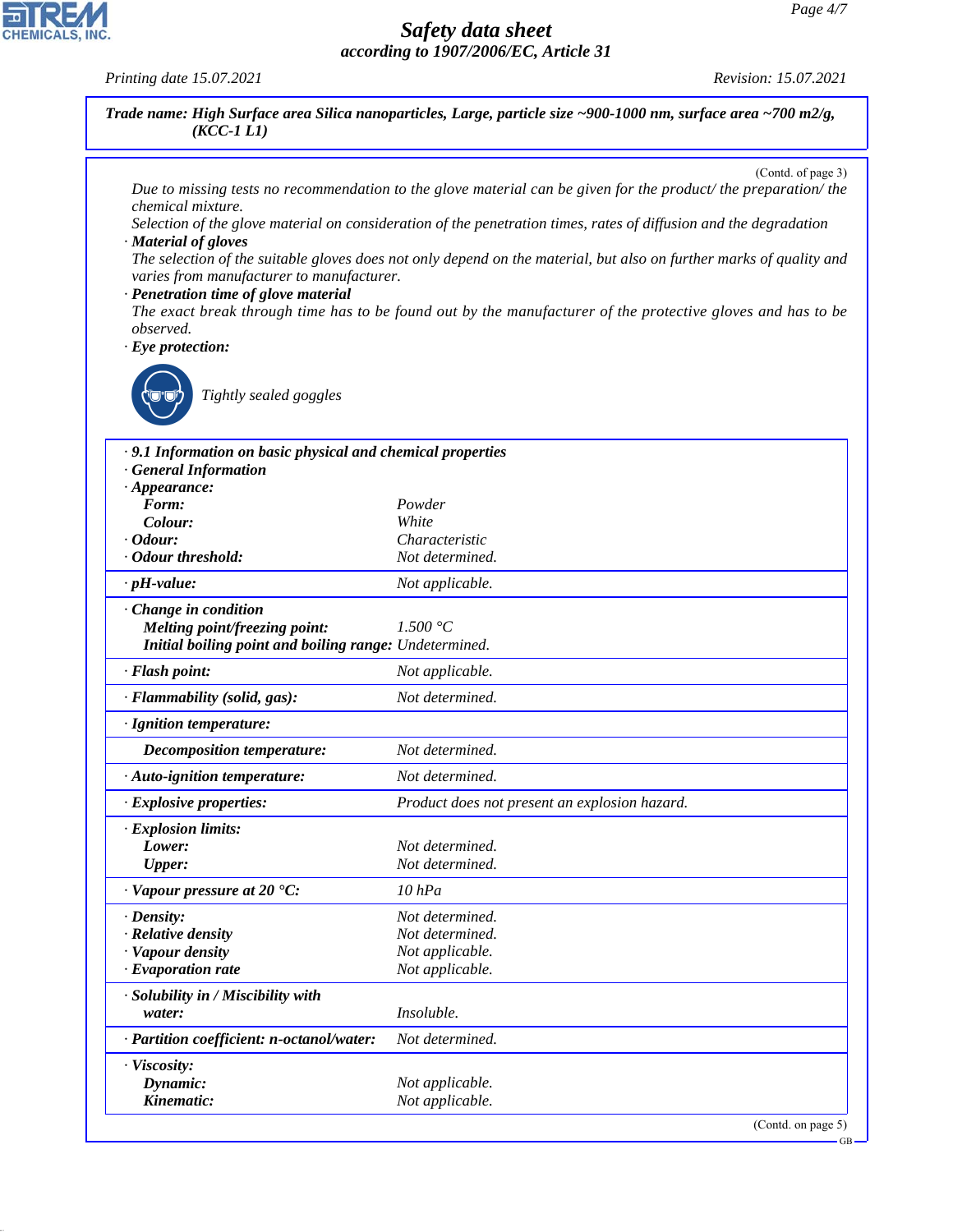*Printing date 15.07.2021 Revision: 15.07.2021*

(Contd. of page 4)

*Trade name: High Surface area Silica nanoparticles, Large, particle size ~900-1000 nm, surface area ~700 m2/g, (KCC-1 L1)*

- *· Solvent content:*
- *Organic solvents: 0.0 % VOC (EC) 0.00 %*

*· 9.2 Other information No further relevant information available.*

# *SECTION 10: Stability and reactivity*

- *· 10.1 Reactivity No further relevant information available.*
- *· 10.2 Chemical stability*
- *· Thermal decomposition / conditions to be avoided: No decomposition if used according to specifications.*
- *· 10.3 Possibility of hazardous reactions No dangerous reactions known.*
- *· 10.4 Conditions to avoid No further relevant information available.*
- *· 10.5 Incompatible materials: No further relevant information available.*
- *· 10.6 Hazardous decomposition products: No dangerous decomposition products known.*

#### *SECTION 11: Toxicological information*

- *· 11.1 Information on toxicological effects*
- *· Acute toxicity*
- *Harmful if inhaled.*
- *· Primary irritant effect:*
- *· Skin corrosion/irritation Based on available data, the classification criteria are not met.*
- *· Serious eye damage/irritation*
- *Causes serious eye irritation.*
- *· Respiratory or skin sensitisation Based on available data, the classification criteria are not met.*
- *· CMR effects (carcinogenity, mutagenicity and toxicity for reproduction)*
- *· Germ cell mutagenicity Based on available data, the classification criteria are not met.*
- *· Carcinogenicity Based on available data, the classification criteria are not met.*
- *· Reproductive toxicity Based on available data, the classification criteria are not met.*
- *· STOT-single exposure*
- *May cause respiratory irritation.*
- *· STOT-repeated exposure Based on available data, the classification criteria are not met.*
- *· Aspiration hazard Based on available data, the classification criteria are not met.*

#### *SECTION 12: Ecological information*

- *· 12.1 Toxicity*
- *· Aquatic toxicity: No further relevant information available.*
- *· 12.2 Persistence and degradability No further relevant information available.*
- *· 12.3 Bioaccumulative potential No further relevant information available.*
- *· 12.4 Mobility in soil No further relevant information available.*
- *· Additional ecological information:*
- *· General notes:*

44.1.1

*Water hazard class 1 (German Regulation) (Self-assessment): slightly hazardous for water*

*Do not allow undiluted product or large quantities of it to reach ground water, water course or sewage system.*

- *· 12.5 Results of PBT and vPvB assessment*
- *· PBT: Not applicable.*
- *· vPvB: Not applicable.*

(Contd. on page 6)

GB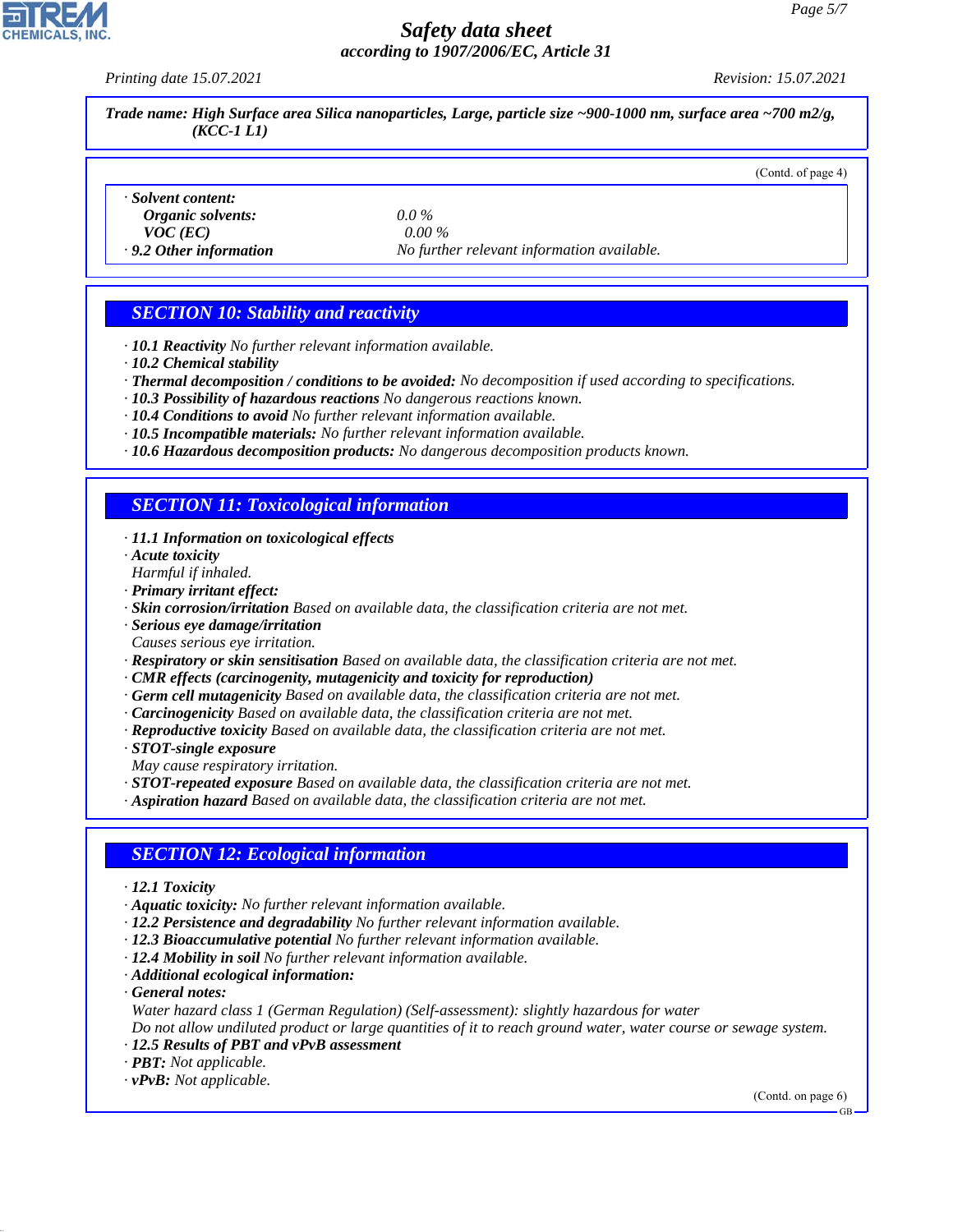*Printing date 15.07.2021 Revision: 15.07.2021*

*Trade name: High Surface area Silica nanoparticles, Large, particle size ~900-1000 nm, surface area ~700 m2/g, (KCC-1 L1)*

(Contd. of page 5)

*· 12.6 Other adverse effects No further relevant information available.*

#### *SECTION 13: Disposal considerations*

*· 13.1 Waste treatment methods*

*· Recommendation*

*Must not be disposed together with household garbage. Do not allow product to reach sewage system.*

*· Uncleaned packaging:*

*· Recommendation: Disposal must be made according to official regulations.*

| <b>SECTION 14: Transport information</b>                                                  |                 |
|-------------------------------------------------------------------------------------------|-----------------|
| $\cdot$ 14.1 UN-Number<br>ADR, ADN, IMDG, IATA                                            | not regulated   |
| $\cdot$ 14.2 UN proper shipping name<br>· ADR, ADN, IMDG, IATA                            | not regulated   |
| $\cdot$ 14.3 Transport hazard class(es)                                                   |                 |
| · ADR, ADN, IMDG, IATA<br>· Class                                                         | not regulated   |
| · 14.4 Packing group<br>· ADR, IMDG, IATA                                                 | not regulated   |
| · 14.5 Environmental hazards:                                                             | Not applicable. |
| $\cdot$ 14.6 Special precautions for user                                                 | Not applicable. |
| $\cdot$ 14.7 Transport in bulk according to Annex II of<br><b>Marpol and the IBC Code</b> | Not applicable. |
| · UN "Model Regulation":                                                                  | not regulated   |

*SECTION 15: Regulatory information*

*· 15.1 Safety, health and environmental regulations/legislation specific for the substance or mixture*

*· Directive 2012/18/EU*

*· Named dangerous substances - ANNEX I Substance is not listed.*

*· National regulations:*

*· Waterhazard class: Water hazard class 1 (Self-assessment): slightly hazardous for water.*

*· 15.2 Chemical safety assessment: A Chemical Safety Assessment has not been carried out.*

#### *SECTION 16: Other information*

*This information is based on our present knowledge. However, this shall not constitute a guarantee for any specific product features and shall not establish a legally valid contractual relationship.*

*· Department issuing SDS: Technical Department.*

*· Contact: Technical Director*

44.1.1

(Contd. on page 7)

GB